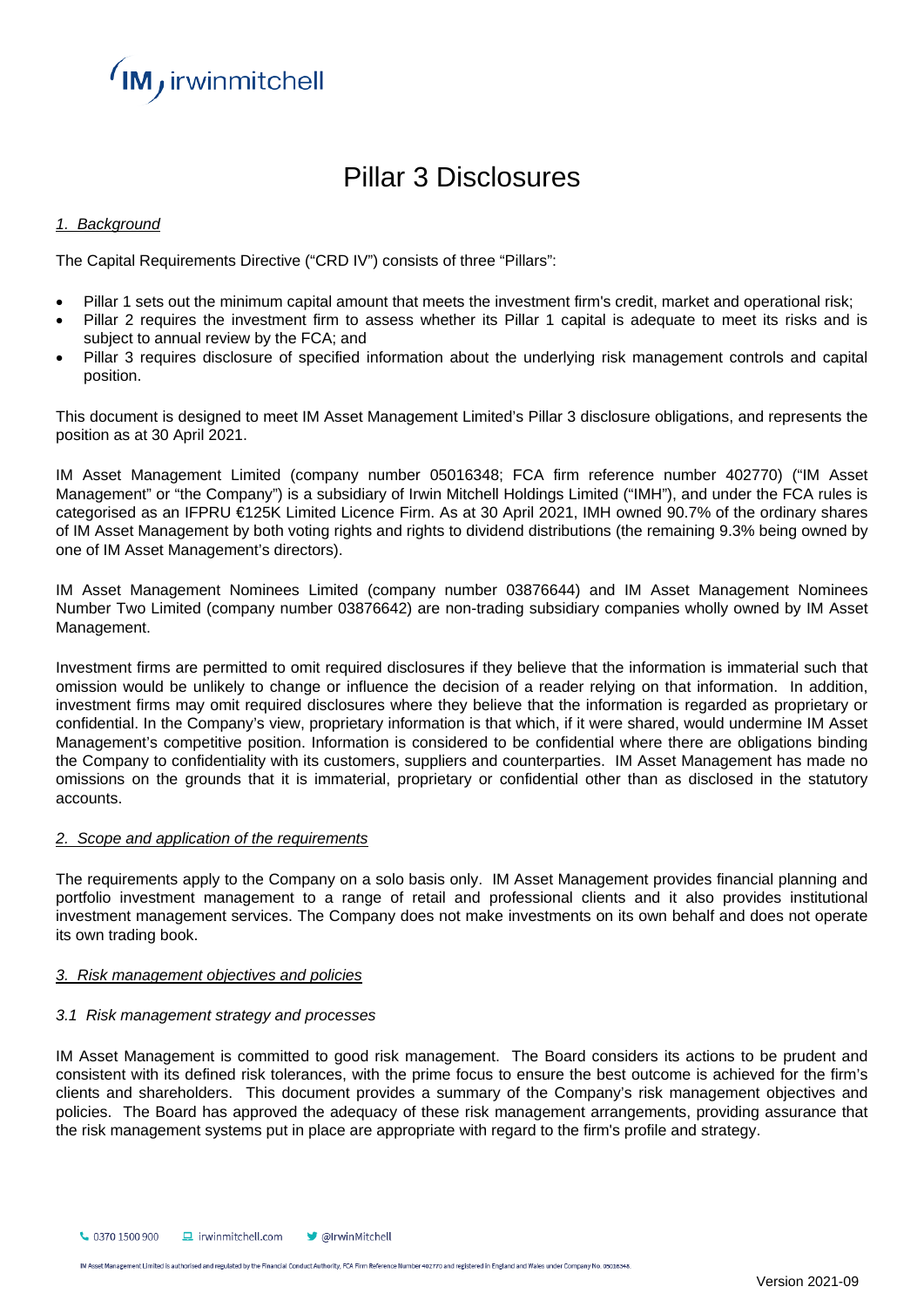

# *3.2 Risk management structure and organisation*

The Board of IM Asset Management ("the Board") meets at least 10 times per year. Its composition includes three executive directors (the Chief Executive, who is also the Chief Investment Officer; the Finance Director; and the Chief Operating Officer, each appointed on the basis of their respective experience and span of control) and three nonexecutive directors (two of whom are shareholders in IMH, the third is an ex-Chief Investment Officer for a large investment management group who also undertakes the role of independent non-executive director). On 30 April 2021, the independent non-executive director retired and the Board has identified and appointed a replacement. The Head of Compliance and Risk also attends the Board meetings. A board pack of documents covering funds under management position, investment performance, financial and capital position (including management accounts), new business activity and work pipeline, operational priorities and a compliance report (including errors and omissions reporting) is reviewed and challenged by the Board at each meeting. The Board pack contains extensive but relevant and timely management information to enable the Board to understand the dynamics of the business and to manage risks appropriately, including consideration of the ongoing appropriateness of capital and liquidity arrangements. This provides the basis for constructive, challenging and open debate in a unitary Board culture.

The Board has established a Risk Committee with formal terms of reference. This is chaired by one of the nonexecutive directors and membership also comprises the Chief Executive Officer, Finance Director, Chief Operating Officer and the Head of Compliance and Risk. The Risk Committee is responsible for oversight of risk generally and for individual risks within the risk register including ongoing identification, monitoring, managing and reporting of the risks recorded in the risk register. Management of investment risk is delegated to the Investment Committee, which operates under defined terms of reference. Both the Risk Committee and the Investment Committee report directly to the Board. The Risk Committee is the key body responsible for promoting risk management and embedment of risk management processes across the Company, and is assisted in the implementation by a series of monthly Senior Manager risk meetings for each operational area of the business, chaired by the Senior Manager with responsibility for that area. Each meeting is attended by the relevant Senior Manager, their direct reports and a member of the Compliance team. The format of the meetings is standardised in order to capture, discuss and take positive action on risks affecting both that area and / or cross-team issues. Planned developments that are designed to address existing risks are also discussed at these meetings and they also give a clear mechanism to escalate to the Company's Executive Committee or the Risk Committee..

IM Asset Management's risk assessments are subject to regular review and scrutiny, and are updated where appropriate. The risk management framework is based on the three lines of defence model. The Risk Committee reviews risks and controls regularly and this includes the annual formal assessment of the level of capital deemed adequate to cover the risks identified. Risks are managed through policies and procedures, principles and rules (including FCA principles and rules), which are updated as required, and each area of the business appoints a risk champion to identify risks and propose and implement controls and mitigations. All significant management responsibilities are appropriately allocated across the Board and the Senior Managers within the business.

The Board imposes a strong compliance-based and client-focussed culture across the business, ensuring that all areas have the required level of appropriately-qualified staff to operate it. IM Asset Management has a documented compliance manual and an annual appraisal process to ensure ongoing capabilities of all staff. Key staff are experienced in their field and implement processes and controls to identify risks and ensure that they are mitigated so that errors are prevented, and are able to call on the services of experienced consultants, with the full support of the Board, where this adds value and is more effective than recruiting-in expertise.

# *3.3 Risk reporting and measurement*

Compliance monitoring is an important part of risk management and the firm produces and monitors management information to draw out key measurables and variances from acceptable norms. The Head of Compliance and Risk monitors all client-facing staff (in conjunction with a full time Training & Competence supervisor), the advice and investment management processes and ensures appropriate implementation of the Training & Competence requirements.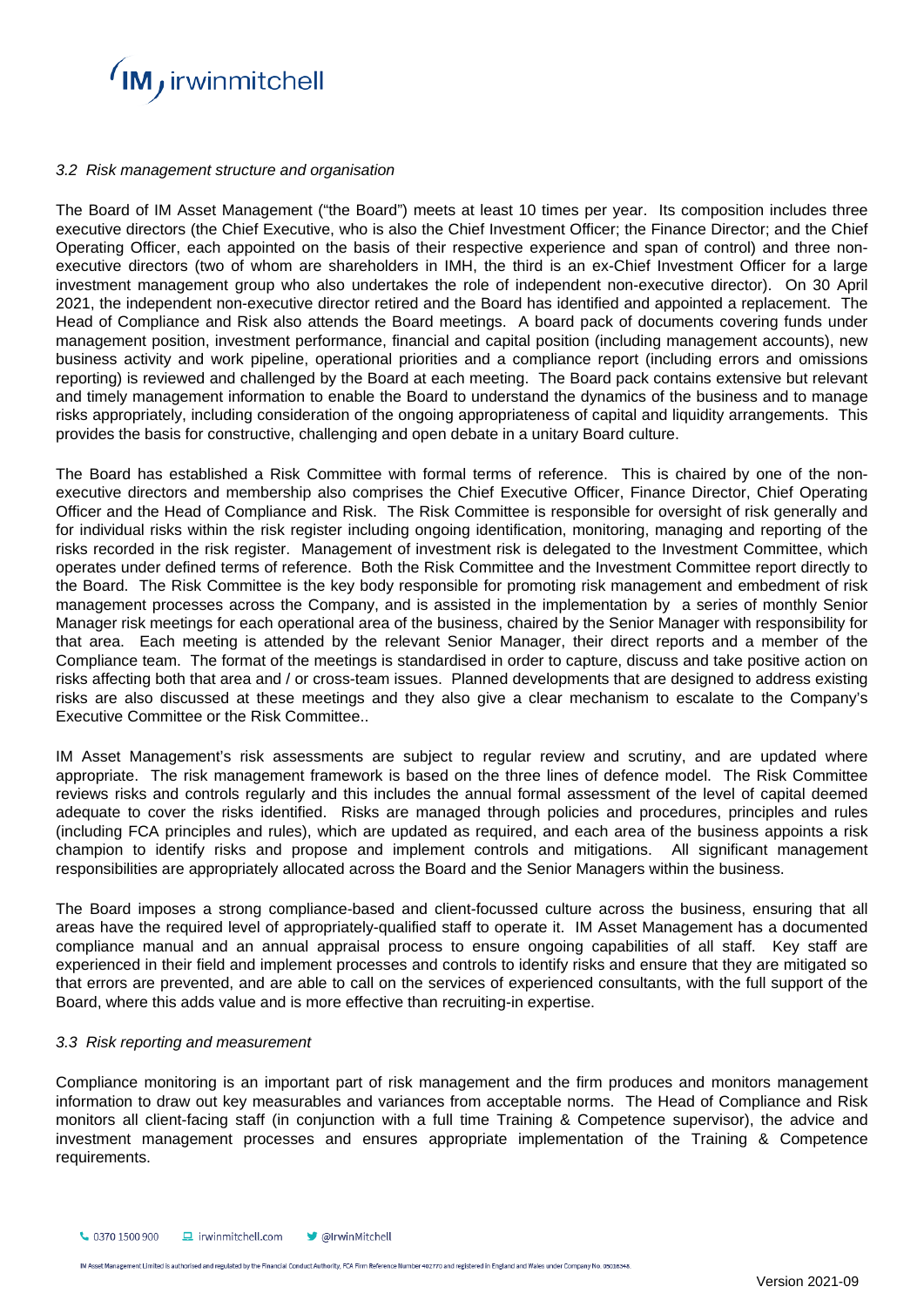

The Board has set a low appetite for risk of errors in the performance of all services and activities, and the errors position is monitored at Risk Committee meetings. The Board requires the firm to operate within strict process controls, designed to facilitate ethical behaviour and deliver service levels that do not give rise to client dissatisfaction.

#### *3.4 Risk profile*

The Board has set a risk appetite statement with clear parameters against which risks are monitored, including processes to identify and mitigate risks that are outside of appetite, the maintenance of a minimum level of headroom above capital requirements, low appetite for risk of errors, and client retention targets. The Board will not permit or approve any action which it perceives to pose a risk to the firm's reputation or clients and, as a result, could cause a significant loss of revenue or cause significant unplanned expenditure. Revenues and expenditure are monitored against adopted budgets and reforecasts by the Board on a monthly basis, with rigorous analysis of variances. The budget is reviewed and updated at least half-yearly.

At the centre of the Board's decision-making process on any project or market issue is to ensure that IM Asset Management can maintain its capital headroom at acceptable levels and protect its reputation and its clients' financial wellbeing. The Board defines events that could lead to a damage to reputation as firm-specific issues that could lead to significant customer and revenue losses or significant unplanned costs, such as (but not limited to) adverse publicity, regulatory sanction, errors in advice or administration leading to significant compensation payments or the failure of client-facing staff to achieve and maintain the required standard of qualifications.

#### *3.5 Risk types*

The Board has identified that the following risks are the main areas of risk to which IM Asset Management is exposed:

#### *3.5.1 Operational risk*

- The investment management skills and processes employed by the business are key to its performance and ability to attract new assets under management. Whilst the investment strategy is mainly process driven, loss of key individuals could impact the company's results. Replacement of key individuals with the required set of skills could be a time-consuming and expensive process. Succession plans are in place for key personnel.
- The quality of financial advice, investment management techniques and client administration are important aspects of the company's activities. The Risk Committee and board regularly monitor the performance of these functions to ensure clients receive a quality, competitive service. Staff training is undertaken both internally and externally, and the company requires its employees to undertake Continuing Professional Development with a firm-wide minimum level of hours set. All employees undergo a formal appraisal process every 12 months. An inhouse Training & Competence supervisor oversees the appropriate application of the Training & Competence framework to individuals who hold a Senior Management function or who are certified by the company under the Certification Regime to ensure they meet the competency and fit and proper requirements. The firm's Training & Competence policy applies to all staff.
- Financial market conditions and movements are outside the control of the business, however the investment management techniques employed, and the distribution of assets managed can mitigate the impact on clients' portfolios. The business continually monitors its clients' portfolios to help protect against negative movements and take advantage of positive movements, however underlying investment risk remains.
- The company is dependent on its IT systems to deliver service to its clients. The company assesses the appropriateness of these systems on a regular basis to ensure they are fit for purpose. All electronic data is backed up regularly and stored off site and the company's main operating system is hosted externally at a "Tier 3" data centre based in the UK, which is accessed over a secure internet connection. The company has a documented business continuity plan.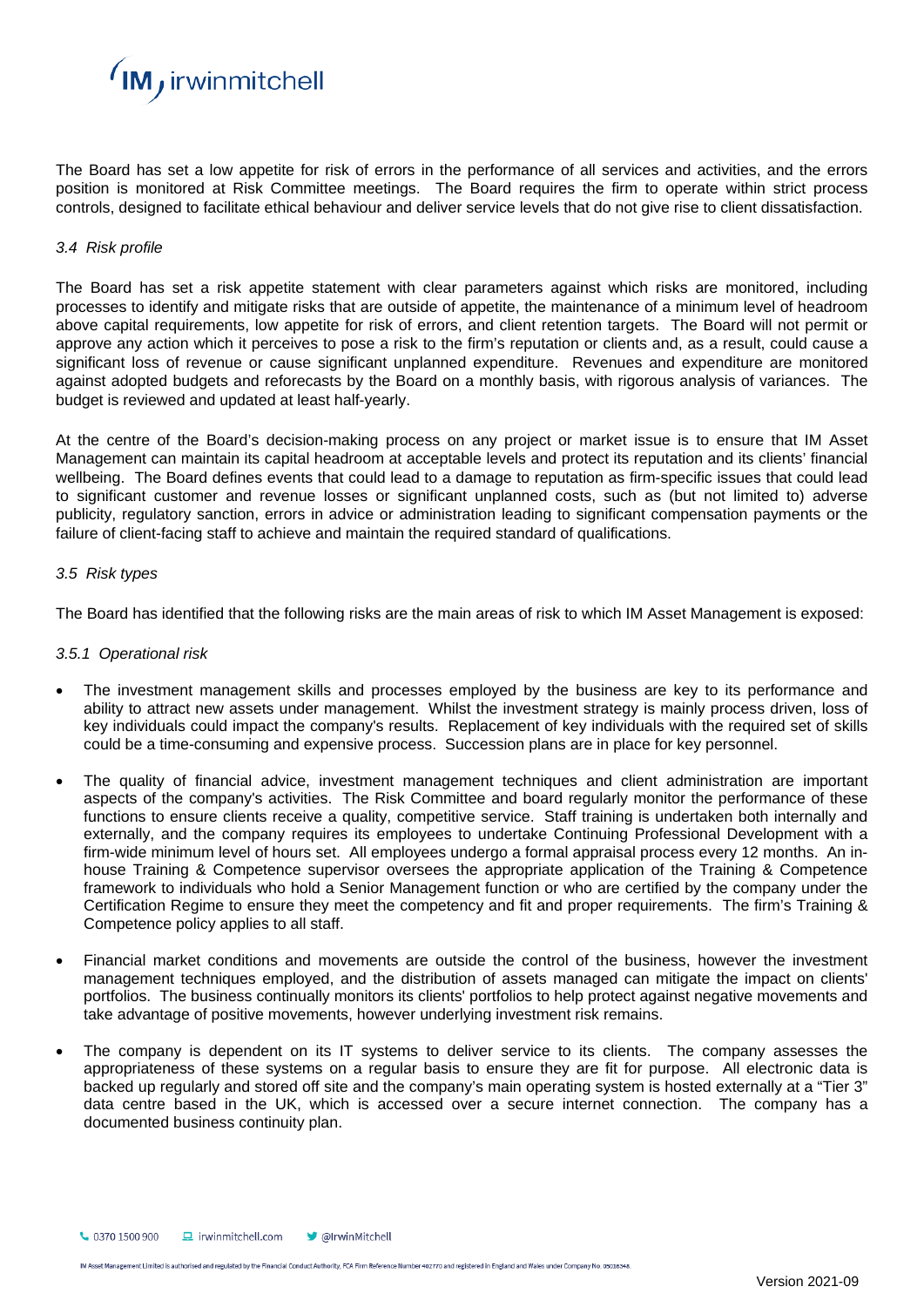

# *3.5.2 Regulatory risk*

• Adherence to the prevailing regulatory requirements is essential to maintain a compliant business. The company has a dedicated Compliance and Risk function to deal with day-to-day matters, which also has access to the additional resource of external consultants where appropriate. The Board also commissions periodic business risk assessments and themed reviews, performed by external consultants, to confirm that the relevant regulatory requirements have been adhered to. The company addresses all recommendations arising from such audits and reviews.

# *3.5.3 Credit risk and liquidity risk*

- The Company's principal financial assets are bank balances, cash and loans, trade and other receivables, and investments. The Company's credit risk is primarily attributable to its accrued income and the loan to its parent company. The credit risk on liquid funds is deemed to be low because the counterparties are banks with high credit-ratings assigned by international credit-rating agencies.
- In order to maintain liquidity to ensure that sufficient funds are available for ongoing operations and future developments, all cash is held at call and loans made are repayable upon demand.

#### *3.5.4 Market risk*

IM Asset Management does not invest on its own account, so it is not subject to market risk as defined by the FCA.

#### *3.5.5 Interest rate risk on non-trading book positions*

• The Company does not run a trading book, and its non-trading book positions to which interest applies are limited only to deposits held and amounts owed by group undertakings. Given the low interest rate environment, there is limited exposure to interest rate risk. Importantly, the Company does not have any debt and thus is not exposed to financing charges that could increase materially if interest rates were to change, and thus there is limited risk to the cost base of the business.

# *3.5.6 Risks considered by the Board to be non-applicable*

- Due to the nature of the Company's activities, the Board believes that the following risks do not apply to IM Asset Management's business model:
	- $\circ$  Equities not in a trading book the Company does not hold equities or other securities in its own name
	- $\circ$  Securitisations the Company does not securitise assets

# *3.5.7 Reputational risk*

• Failure to address any of the above risks could lead to loss of reputation and potentially loss of clients, thus reducing revenues and impacting clients' financial wellbeing. The Board considers that the company employs sufficient controls and procedures to mitigate such risks.

# *3.5.8 Impact of Covid-19*

• The impact of market volatility and falling asset values due to the spread of Covid-19 has been relatively shortlived on a number of key metrics, but has the potential to adversely impact future new business growth. During the early part of 2020, markets fell by up to 35% from their high in January 2020, however the impact during the same period on total assets managed by the company was a lesser fall of 13%, due to the protective nature of allocations across cash, fixed income and equities in clients' portfolios. Since the year end, the level of assets managed has recovered to pre-Covid levels, due to a combination of market recovery, investment performance and new business appointments.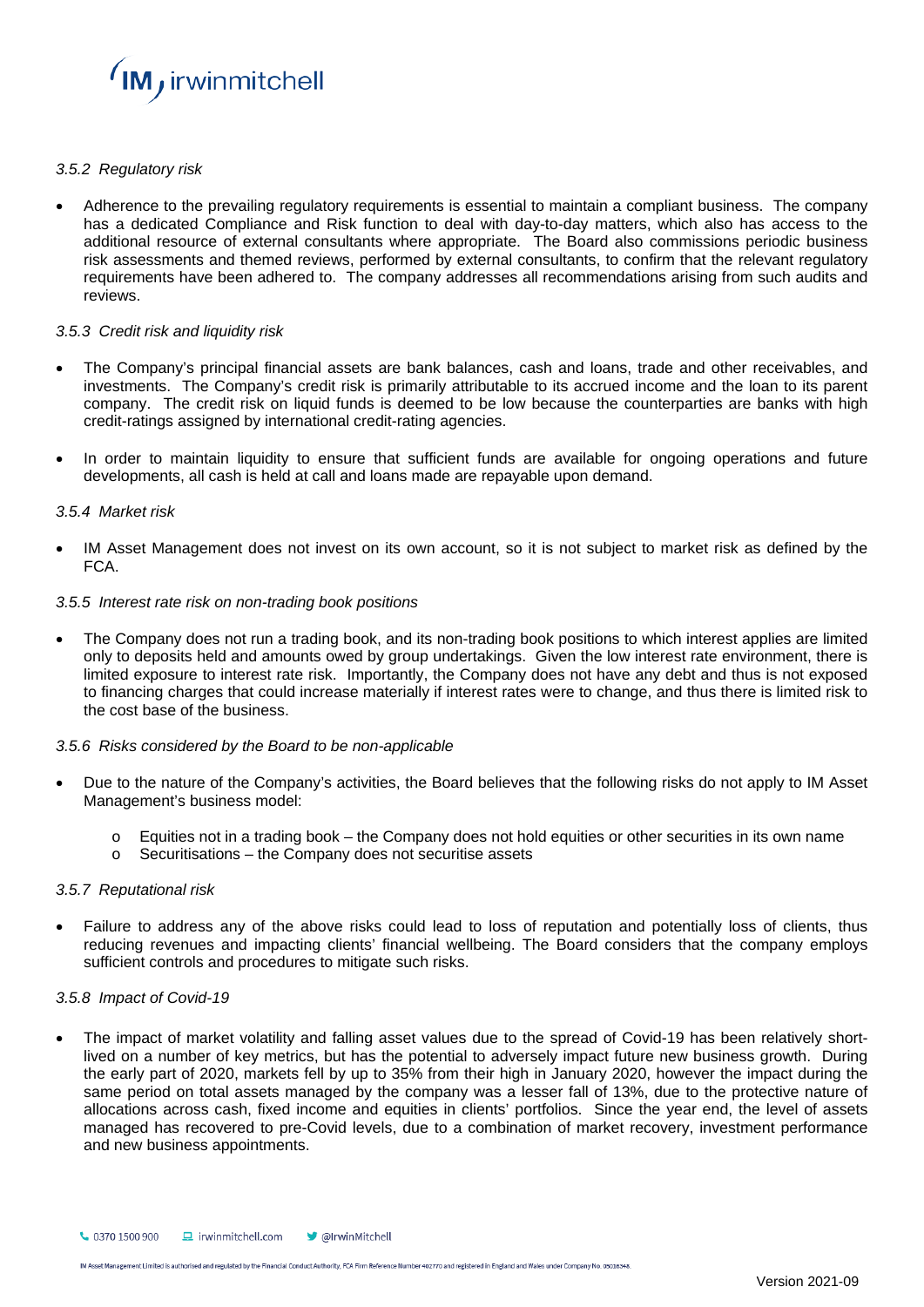

• During the year ended 30 April 2021, the level of assets managed has recovered to pre-Covid levels, due to a combination of market recovery, investment performance and new business appointments. No members of staff were furloughed under the Job Retention Scheme and the business has continued to serve its clients, attract new business and operate in compliance with all applicable requirements. All staff are able to work from home. There has been no interruption to the provision of services, and it has not been necessary to invoke the business continuity plan or access the recovery site. Use of remote working technologies has bred new ways of engaging with clients, in particular vulnerable clients who need to shield or self-isolate. Clients have been understandably nervous about the temporary fall in the value of their investments however the company's financial advisers have been in regular contact with their clients to provide reassurance and, as a result, the company's annualised client retention continues to hold above 99%.

#### 3.6 Remuneration

As noted earlier in this document, IM Asset Management is an IFPRU €125k limited licence firm and is regarded as a "proportionality level three" firm for the purposes of the FCA's Remuneration Code. IM Asset Management's remuneration disclosure (below) is in accordance with the FCA's guidance for proportionality level three firms.

The Board has implemented a remuneration policy in line with the FCA's Remuneration Code. As part of this policy the Board has in place a remuneration committee, comprising the three non-executive directors. The remuneration committee can meet at any time and the quorum is the chairman plus one of the other two non-executive directors. Specifically, the executive directors are excluded from the committee but can be invited by the committee to attend or provide information. IM Asset Management's Head of Compliance and Risk can also request to attend a committee meeting or provide information if there are items that they wish to bring to the committee's attention.

The committee meets to discuss and conclude on remuneration awards, measurement criteria and the ongoing content of the remuneration policy. The committee's focus is on determining the remuneration of senior management and members of staff whose actions have a material impact on the risk profile of the business, however it also considers the remuneration of other staff upon recommendation from the executive directors. No individual is able to determine their own remuneration.

Remuneration comprises basic salary, a discretionary bonus and various other fixed benefits according to individual role grades. Remuneration is determined annually, or more frequently in certain circumstances (e.g. role changes). In determining remuneration, the remuneration committee considers individuals' and the Company's performance. Individuals' performance is measured using objectives set around a number of cultural drivers in order to provide a multi-dimensional assessment. A number of these drivers focus on good client outcomes and compliance with regulations. For staff in a fee-earning role, the attainment of business targets is only a part of the objective-setting process and the remuneration assessment. There is no minimum (e.g. inflationary) or standard pay increase and bonuses are not guaranteed. The outcome is to reward staff where there is evidence of not only achieving their objectives but also exceeding them.

IM Asset Management's Board considers that there is only one business activity, which is investment management and the associated financial advice and administration functions. The remuneration committee concluded in its most recent review of remuneration for this business area (undertaken in April 2021 and with effect from July 2021) that the annualised aggregate total remuneration (excluding fixed benefits according to role grades) for senior management and members of staff whose actions have a material impact on the risk profile of the business was to be £2,351,879 (prior year: £2,151,790). This figure covers 25 individuals (prior year: 24) and is split £1,786,550 for fixed remuneration and £565,329 for variable remuneration (prior year: £1,743,415 and £408,375, respectively). The variable remuneration figure includes £24,935 of unvested deferred remuneration (prior year: £nil). No individuals receive more than €1m total annual remuneration.